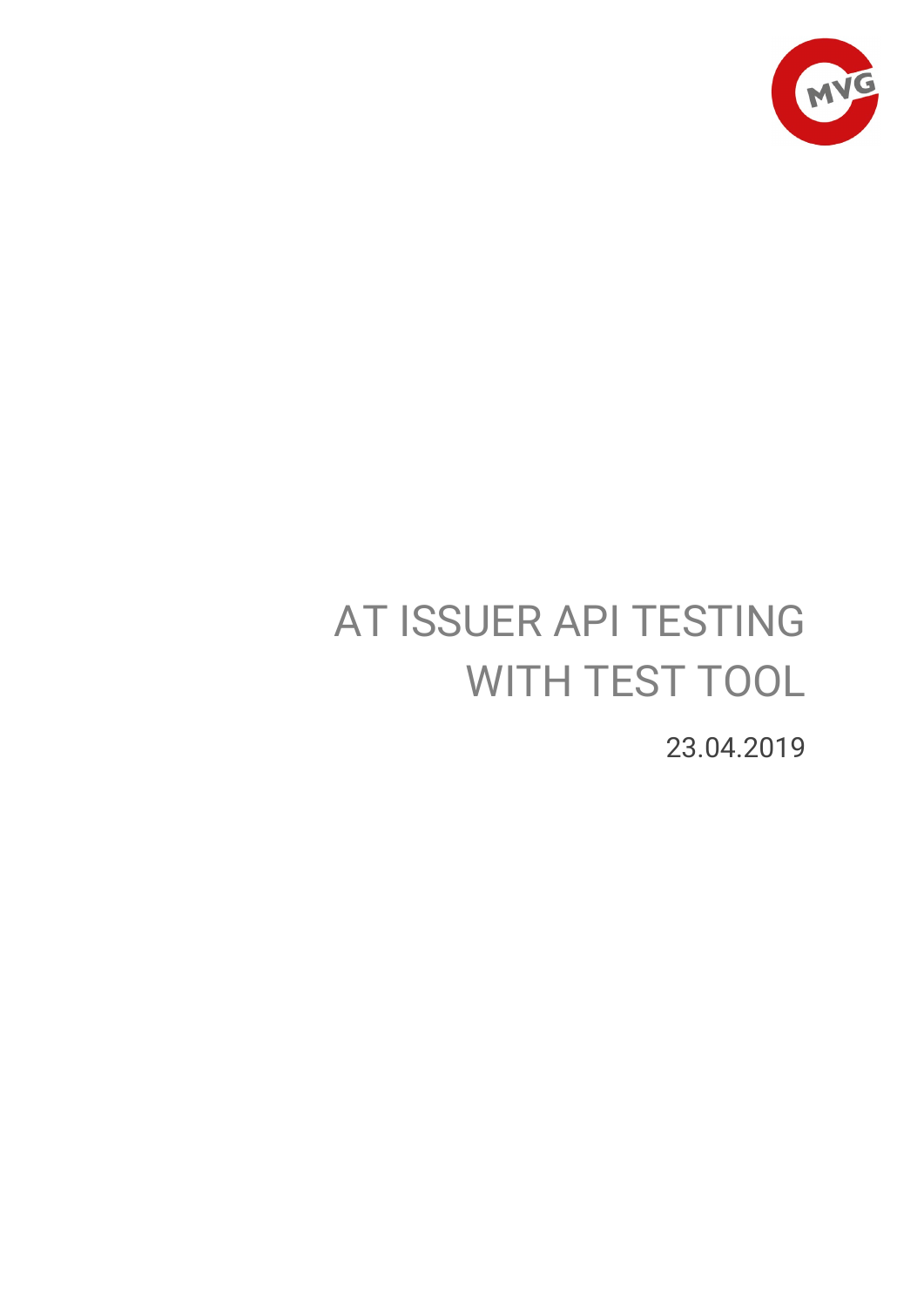

| $\mathbf{1}$   |     |  |
|----------------|-----|--|
|                | 1.1 |  |
|                | 1.2 |  |
|                | 1.3 |  |
| $\overline{2}$ |     |  |
|                | 2.1 |  |
|                | 2.2 |  |
|                | 2.3 |  |
|                | 2.4 |  |
|                | 2.5 |  |
| 3              |     |  |
|                | 3.1 |  |
|                | 3.2 |  |
|                |     |  |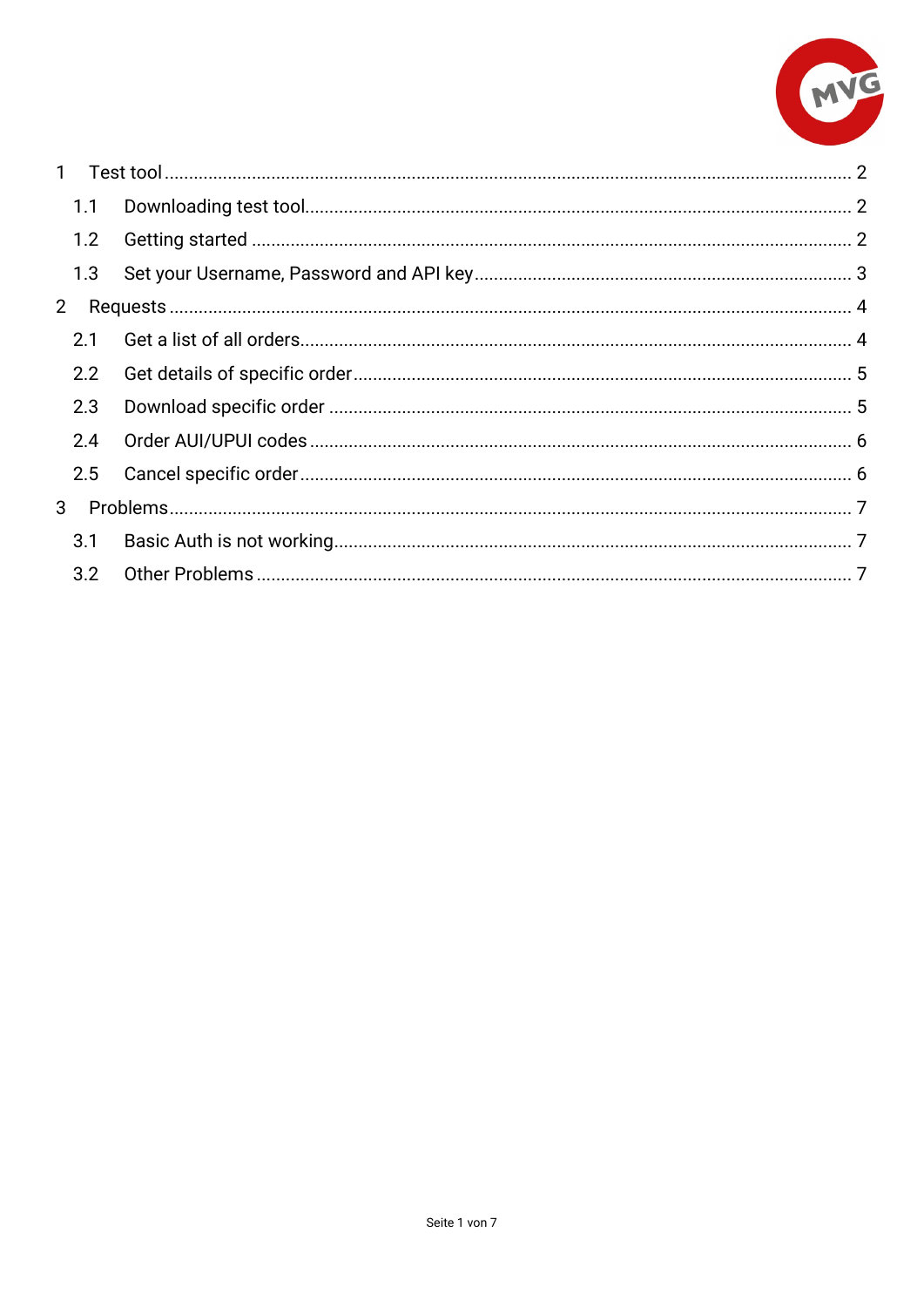# <span id="page-2-0"></span>1 Test tool



# <span id="page-2-1"></span>1.1 Downloading test tool

There are different test tool on the internet with which you can test our API. We choosed one tool, called Postman, for you and try to explain how it works.

Therefore please download the software unter<https://www.getpostman.com/downloads/> and install it on your computer.

### <span id="page-2-2"></span>1.2 Getting started

Please start the application by double klick on the icon on your desktop.



Please create an account or log in with an existing account. After that you can use the application.

In order to make it easier for you we made a so called collection. The collection includes all available requests and you can import it.

Click **Import**.



Click **Choose Files** and select the file **ID\_Issuer\_AT.postman\_collection.json**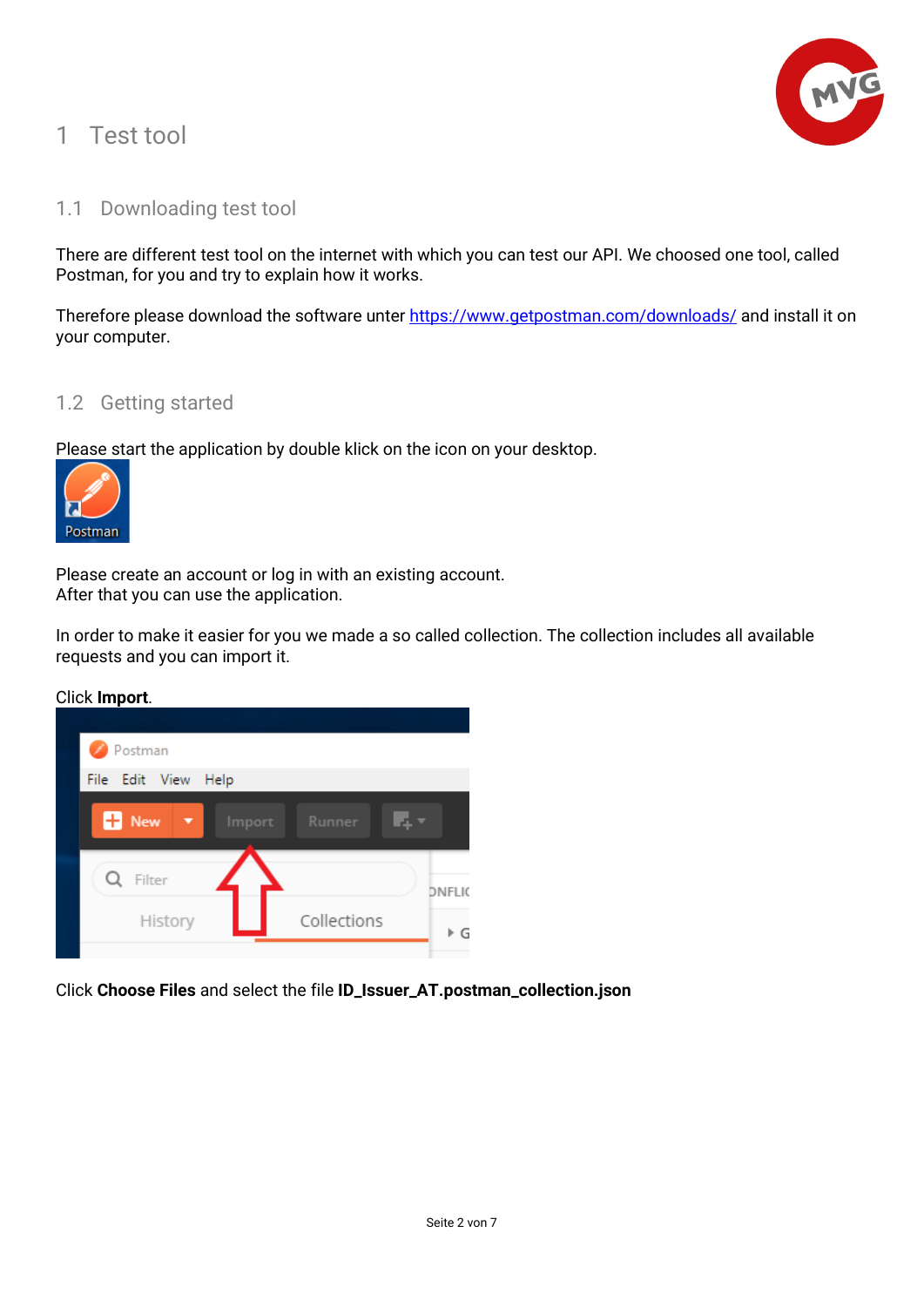

**IMPORT**  $\times$ Import a Postman Collection, Environment, data dump, curl command, or a RAML / WADL / Swagger(v1/v2) / Open API 3.0 / Runscope file. Paste Raw Text Import File Import Folder Import From Link Drop files here **Choose Files** 

Now you should see the imported collection on the left side of Postman.



# <span id="page-3-0"></span>1.3 Set your Username, Password and API key

We made your Service high secure so you need a user and a password and also a token.

To set the username and password click on one request of the previously imported collection, click on **Authorization** and choose Basic Auth, now you can add your **username** and **password.**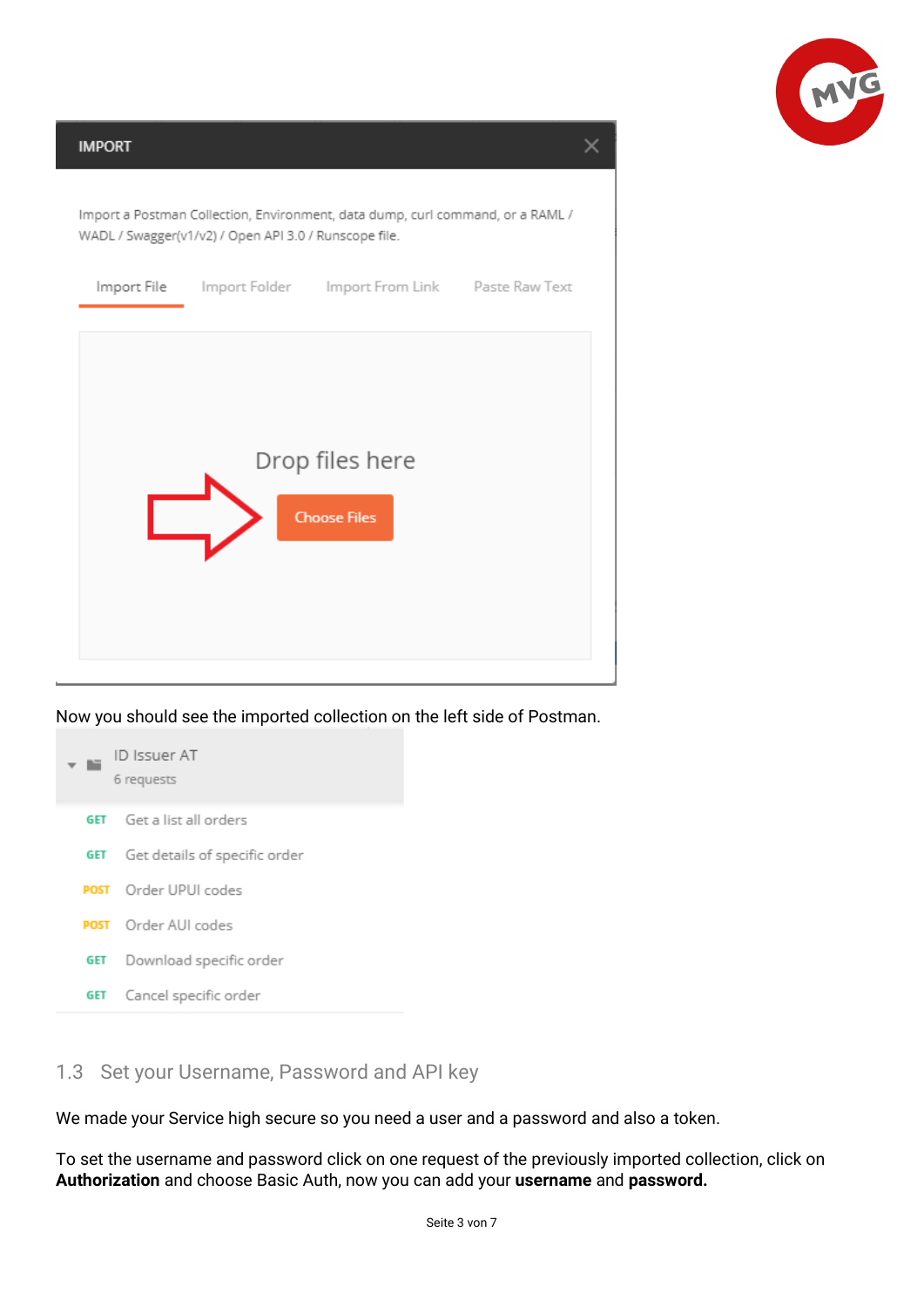|                                                                 |                                                                           |       |               | <b>NG</b> |
|-----------------------------------------------------------------|---------------------------------------------------------------------------|-------|---------------|-----------|
|                                                                 |                                                                           |       |               |           |
| GET<br>$\overline{\mathbf{v}}$                                  | https://txm.pox.al.ax.track.and-trace-tobacco-issuer-p/api/public/orders/ |       |               |           |
|                                                                 |                                                                           |       |               |           |
| Params<br>Authorization <sup>@</sup>                            | Headers (1)<br>Body<br>Pre-request Script                                 | Tests |               |           |
| TYPE                                                            | Username                                                                  |       | Username      |           |
| Basic Auth                                                      |                                                                           |       |               |           |
| The authorization header will <b>the utomatically generated</b> | Password                                                                  |       | Password      |           |
|                                                                 |                                                                           |       | Show Password |           |
| when you send the request. Learn more about authorization       |                                                                           |       |               |           |
| <b>Preview Request</b>                                          |                                                                           |       |               |           |

In your token we have saved your EO\_ID. To use the token, you have to set the api-key.

To set the api-key click on one request of the previously imported collection, click on **Headers** and find the key **api-key.**

| GET    | $\overline{\mathbf{v}}$ |                                | txm.portal.at/track-and-trace-tobacco-suer-t/api/public/orders/ |                    | Send                      | Save                      |
|--------|-------------------------|--------------------------------|-----------------------------------------------------------------|--------------------|---------------------------|---------------------------|
| Params |                         | Authorization ·<br>Headers (1) | Body<br>Tests<br>Pre-request Script                             |                    |                           | Cookies Code Comments (0) |
|        | <b>75888</b><br>KEY     |                                | VALUE                                                           | <b>DESCRIPTION</b> | <b>Bulk Edit</b><br>0.0.0 | Presets v                 |
|        | api-key                 |                                | {api-key}                                                       |                    |                           |                           |
|        | Key                     |                                | Value                                                           | Description        |                           |                           |

Replace the value **{api-key}** with the api-key you have received (without the curly brackets). This needs to be done in **every** request.

# <span id="page-4-0"></span>2 Requests

# <span id="page-4-1"></span>2.1 Get a list of all orders

If you want to retrieve a list of open orders, select the Get a list all orders request.

| $\triangleright$ Get a list all orders |  |                                                                   |             |  |  |
|----------------------------------------|--|-------------------------------------------------------------------|-------------|--|--|
| <b>GET</b>                             |  | txm.portal.at/track-and-trace-tobacco-issuer-t/api/public/orders/ | <b>Send</b> |  |  |

#### You will get the response below.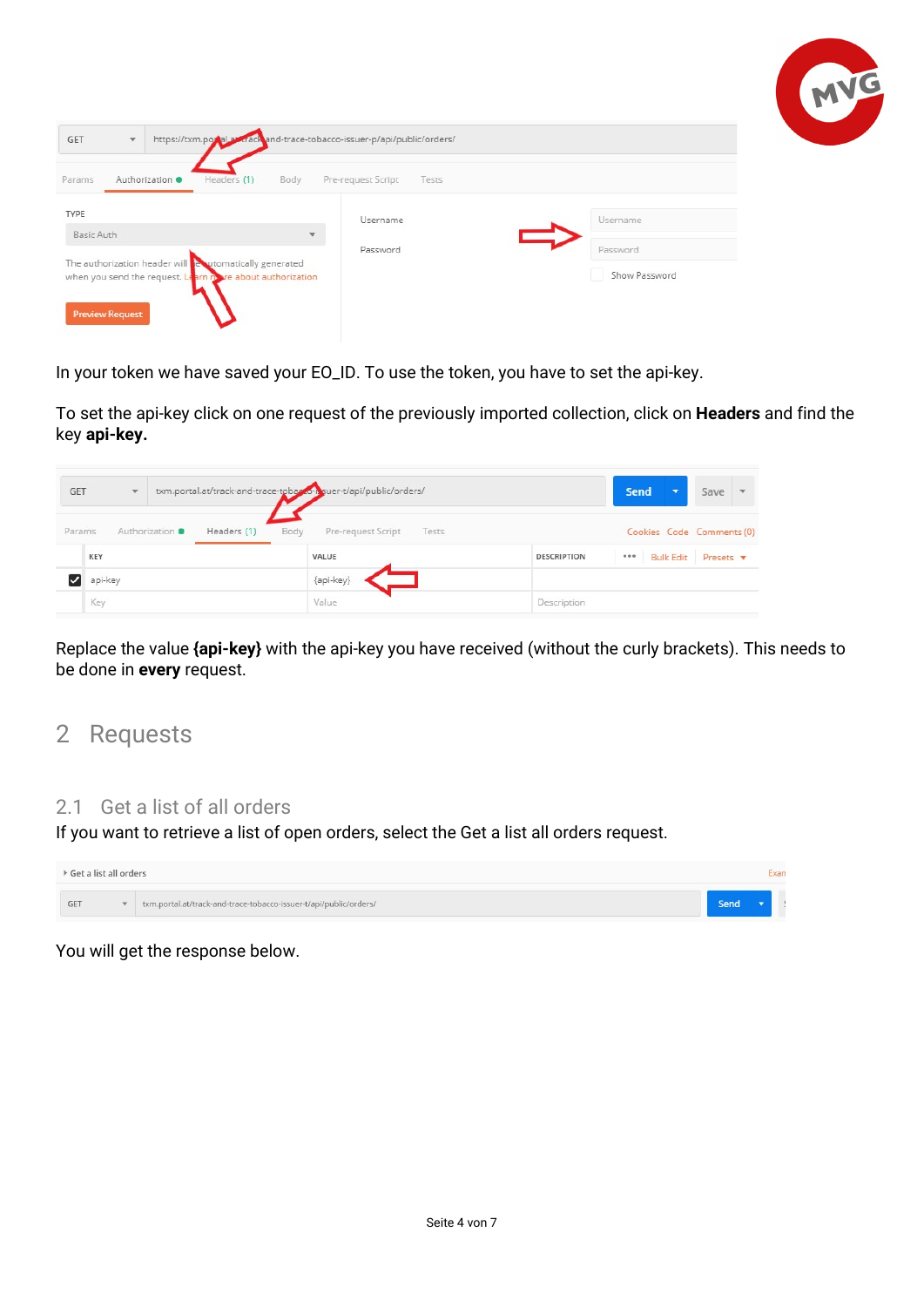|                                                                                                                                                                                                                                                                                                                                                                                                                                                                        | WC                                                                   |
|------------------------------------------------------------------------------------------------------------------------------------------------------------------------------------------------------------------------------------------------------------------------------------------------------------------------------------------------------------------------------------------------------------------------------------------------------------------------|----------------------------------------------------------------------|
| Body Cookies (1) Headers (14) Test Results                                                                                                                                                                                                                                                                                                                                                                                                                             | $\overline{D}$<br>Status: 200 200 Time: 558 ms Size: 2.65 KB<br>Save |
| $ISON \times$<br>Preview<br>Pretty<br>Raw<br>$\Rightarrow$                                                                                                                                                                                                                                                                                                                                                                                                             |                                                                      |
| $1 -$ [<br>$2 -$<br>$\overline{\mathbf{3}}$<br>"orderNumber": "19102866",<br>"status": "BILLABLE",<br>$\Delta$<br>5<br>"type": "UNIT PACK",<br>"ImmediateProcessingNoRecallPossible": true,<br>6<br>"Req Quantity": 20<br>$\overline{7}$<br>8<br>3,<br>$9 -$<br>10<br>"orderNumber": "19325726",<br>11<br>"status": "BILLABLE",<br>12<br>"type": "UNIT_PACK",<br>"ImmediateProcessingNoRecallPossible": false,<br>13<br>14<br>"Req Quantity": 15<br>15<br>Ъ.<br>$16 -$ |                                                                      |
| 17<br>"orderNumber": "19613130",<br>18<br>"status": "BILLABLE",<br>19<br>"type": "AGGREGATE",<br>"ImmediateProcessingNoRecallPossible": false,<br>20<br>21<br>"Req Quantity": 1000<br>22<br>з,<br>$23 -$                                                                                                                                                                                                                                                               |                                                                      |

# <span id="page-5-0"></span>2.2 Get details of specific order

If you want to retrieve the status of one specific order, select the Get details of specific order request and replace {orderNumber} with the order number of your choice and klick **Send button**.

|              |                                         | ▶ Get details of specific order                                           | Example     |
|--------------|-----------------------------------------|---------------------------------------------------------------------------|-------------|
| GET          | Send<br>Say<br>$\overline{\phantom{a}}$ |                                                                           |             |
|              |                                         |                                                                           |             |
| For example: |                                         |                                                                           |             |
|              |                                         | Get details of specific order                                             | Exampl      |
| GET          | $\overline{\mathbf{v}}$                 | txm.portal.at/track-and-trace-tobacco-issuer-t/api/public/orders/19123456 | Send<br>Sa' |

# <span id="page-5-1"></span>2.3 Download specific order

If you want to download an order, select the Download specific order request and replace {orderNumber} with the order number of your choice.

After clicking **Send**, you should see a Download button on the right center part of Postman.

| Description                              |                  |
|------------------------------------------|------------------|
| Status: 200 OK Time: 4310 ms Size: 598 B | Download<br>Save |
|                                          |                  |

After clicking **Download**, a dialog for saving should appear. Add .zip to the filename and save the file to a destination of your choice.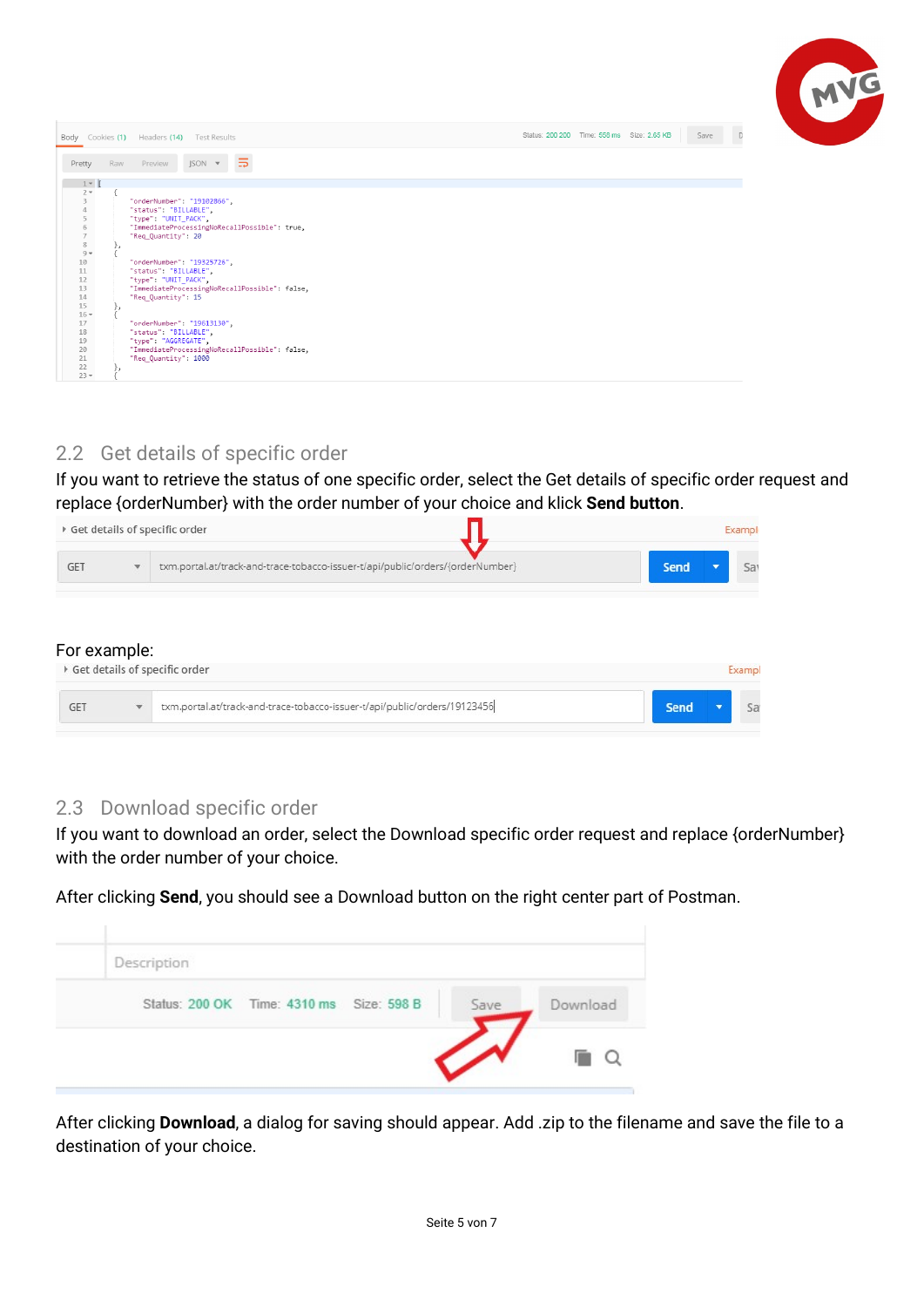

This ZIP archive contains a textfile with all the codes for this specific order. You can download the file as often as you want in case an error occurs.

# <span id="page-6-0"></span>2.4 Order AUI/UPUI codes

Change the body of the request by selecting the tab Body.

|  | Params Authorization • Headers (2) Body • Perrequest Stript Tests |  |                                                                                     |  |
|--|-------------------------------------------------------------------|--|-------------------------------------------------------------------------------------|--|
|  |                                                                   |  | ● none ● form-data ● x-www-form-urlencoded ● raw ● binary JSON (application/json) ▼ |  |

Change the values in the body as you desire. See the specification for details.

**Important**: some values need to be encapsulated by double quotes, others don't.

```
1 - k"F_ID": "FACILITY_ID",
 \overline{2}\overline{3}"hasMachine": true|false,
        "ImmediateProcessingNoRecallPossible": true|false,
 \ensuremath{\mathnormal{\mathbb{A}}}"Import": true|false,
 5
       "Intended_Market": "COUNTRY_CODE",
 6
 \overline{7}"Intended_Route1": true|false,
 8
        "Intended_Route2": "COUNTRY_CODE",
        "M_ID": "MACHINE_ID",
 9
        "P_Brand": "BRAND",
10
        "P_CN": "CN"
11
12"P OtherTyne": "OTHER TYPE"
```
<span id="page-6-1"></span>2.5 Cancel specific order

If you want to cancel a specific order, select the Get details of specific order request and replace {orderNumber} with the order number of your choice and klick **Send button**.